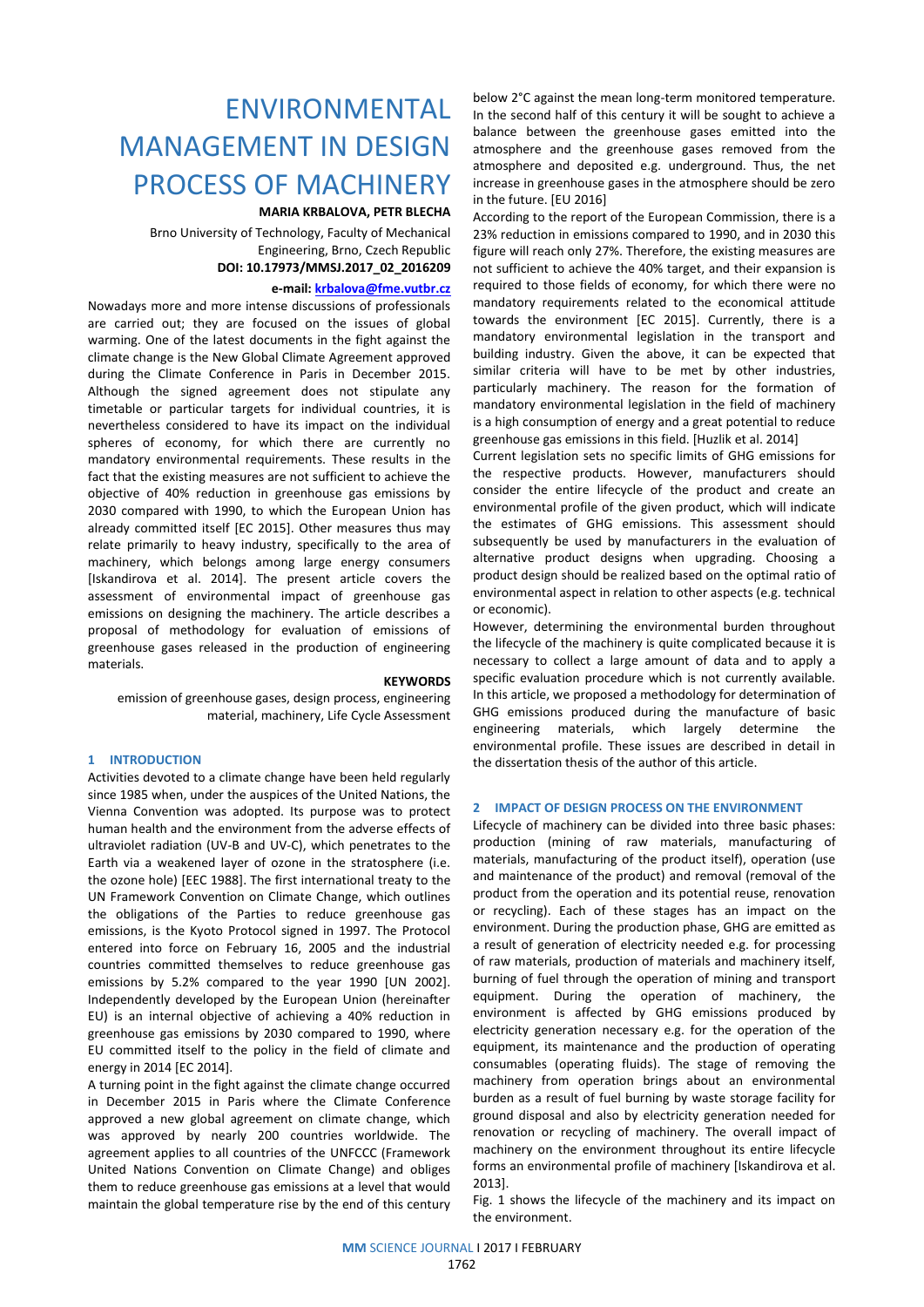



The ecological profile of the machinery initiates as early as in the phase of its design with determination of parameters and functions of the future facility, its operating conditions and consumable operating materials and also the materials that will be used in the design of the facility. Defining the measures associated with a reduction in environmental pollution must be therefore implemented during the design process. [Auguste et al. 2013]





**Figure 2.** Design process of machinery [Blecha 1999] (to be continued)

From the diagram, it is evident that during the first phase of design process "Defining and clarifying of requirements" the approval of requirements for machinery is in progress. During this phase, parameters and functions of future machinery, the operating conditions and the required operating materials are selected. This phase is the first step towards establishing the ecological profile of machinery. The following phases are devoted to a gradual fulfilment of the requirements for machinery by designing and clarifying of its parameters. The last phase of detailed processing of machinery design is a choice of machinery components to be purchased and the materials that will be used for manufactured components. Any selection (parameters and components of machinery, materials, country of production, operating conditions) done during the design process is characterized by a certain amount of energy and raw material resources needed for its implementation, and thus there is a certain impact on the environment.

In terms of impact on the ecological profile of the machinery, the most important parameter of machinery design are the used engineering materials. Their production has relatively large demands on raw materials and energy. In addition, the used materials influence the parameters of the machinery, the conditions of its operation and disposal options.

Fig. 3 shows the influence of engineering material selection on the environment.

**Figure 2.** Design process of machinery [Blecha 1999]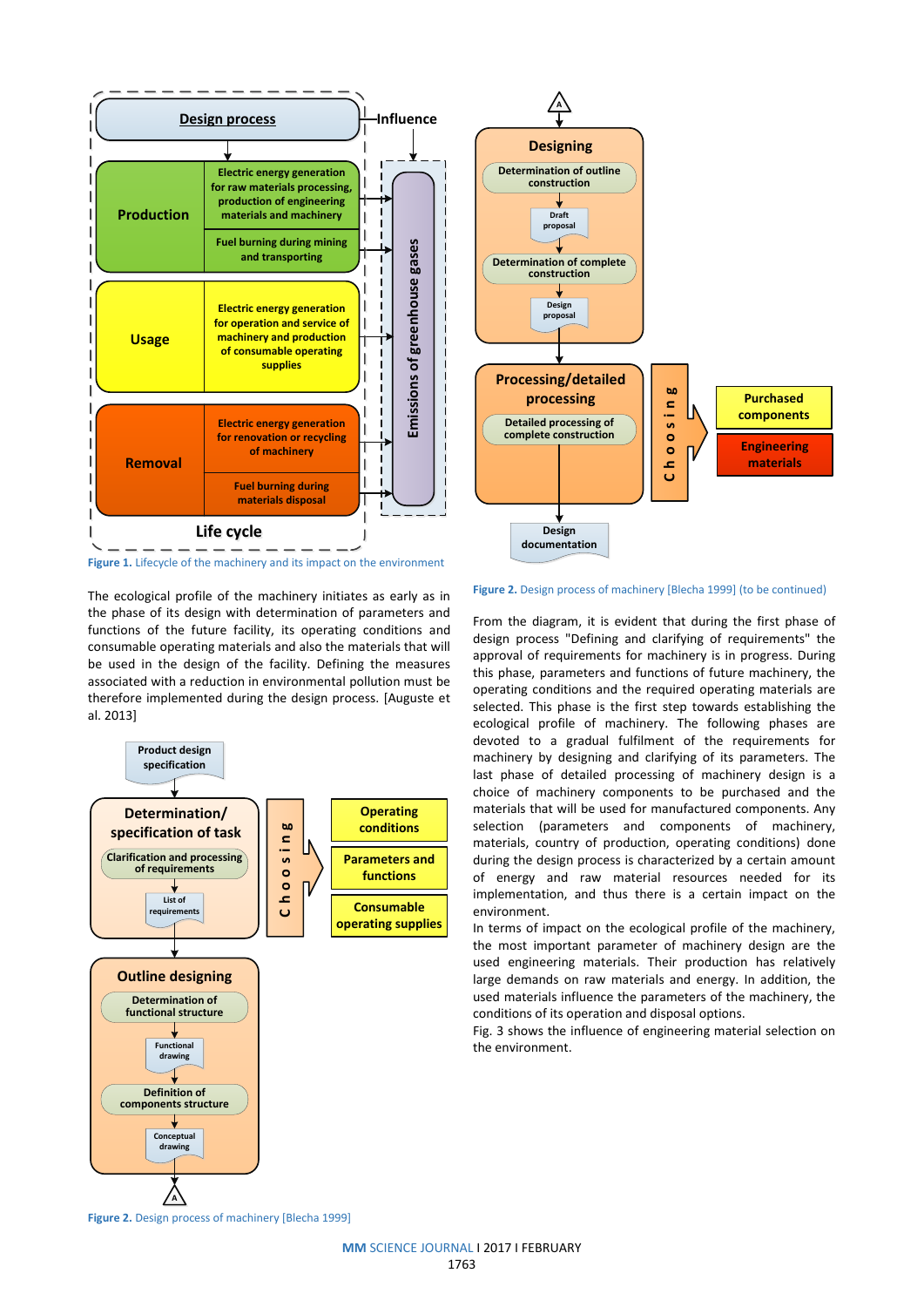

**Figure 3.** Influence of engineering material selection on the environment

When choosing the materials, the choice of both the material itself (material kind) as well as the country where the selected material is produced and wherefrom it will be transported. A selection of certain kind of material affects the environmental pollution by GHG emissions produced through generation of the required amount of energy that corresponds to the energy consumption needed for production of the selected material. When selecting the country of production of the respective material, pollution in the form of greenhouse gas emissions depends mainly on the energy sources mix of the selected country. Each country uses certain energy sources to generate electricity, mostly based on the availability of raw materials, natural resources and the development of transport infrastructure in the country. Electricity consumed for the production of selected material produces, during this process, a certain quantity of greenhouse gases, depending on the sources wherefrom it is generated. The produced material must consequently be supplied to its destination (country), where it will be used to manufacture the component. This is a selection of available type of transport, which will be a basis for the type of fuel used and therefore also the type and amount of emissions produced. Also, the amount of emissions depends on the distance of the respective point (country) of material production from the point (country) of its use for the component production. Ultimately, this determines the amount of fuel needed to transport the material.

#### **3 METHODOLOGY FOR DETERMINATION OF GREENHOUSE GASES**

The process of machinery environmental assessment starts with setting the goals and scope of the assessment, during which the desired depth and accuracy of assessment are specified, and also the purpose is defined for which the assessment is conducted (for internal purposes, to inform customers, etc.).

In the second step, in the case that the design of the assessed machinery comprises the purchased components, its inventory analysis is carried out. In the analysis, it is necessary to find out whether there are EPD declarations for the purchased components supplied by the manufactures of these components. In the case of delivery of EPD declaration by the manufacturer, it is not required to conduct the assessment of greenhouse gases emitted during the manufacture of the component, since the EPD already contains the data on the product impact on the environment in the form of emissions released to water and air. Collected data from the declaration shall be recorded in the technical report in the form of kinds, amount and the country of origin of components production, which determines the distance and kind of transport, as well as the information about the resources that were exploited in drawing up the declaration.

In the case that the EPD declaration is not available for the purchased component, it is necessary to conduct an assessment of its environmental impact based on the materials contained in its design. The results of the inventory analysis of materials shall be recorded in the technical report. The same procedure must be applied to any components that are produced in the organization conducting the environmental assessment. The inventory analysis of materials is carried out on the basis of design of the considered machinery.

For evaluation of GHG emissions released through the production of engineering material, it is necessary to create a production model of this material (see Fig. 5). In the case that a EPD declaration has been issued for the assessed material, it is not necessary to create a production model. The process of creating the production model is based on the detection of key operations (production of substances, use of energy and transportation means), which constitute the process of material production, and quantities of final product (substance, electricity, fuel) required to obtain the required quantity of engineering material. For this creation, data are needed about the technology of material production available from the manufacturer or from data sources.

The process of creating the production model of material is followed by the process of determining the necessary data on emissions of greenhouse gases released through operations used in the production of the considered material. These data should be the most recent; therefore, prior to the assessment, their update is necessary.

After preparing the necessary data, the evaluation is carried out of greenhouse gas emissions associated with the production model of material. Some data sources already contain the values of greenhouse gases emitted during the production of materials. In this case, the emission data shall be recorded in the technical report. In the case that data on emissions of the assessed material are not available, it is necessary to assess this material on the basis of emissions produced by manufacturing of individual components of the material. If this information is not available, the assessment can be based on the overall energy consumption throughout the manufacturing process or the energy consumption throughout the manufacture of the individual components of the material.

The last option for determination of GHG emissions produced during the manufacture of the material is their estimate using the value of emissions produced through the manufacture of a similar material or energy consumption throughout its production. Provided that it is not possible to determine the greenhouse gas emissions for the material by any of these methods, the material can be excluded from the assessment. However, this decision must be duly justified (e.g. low share of the material in the design of machinery) and shall be recorded in the technical report. If the exclusion of the material is not justifiable, it is necessary to return to the phase of determining the necessary data for the calculation of GHG emissions.

Consequently, it is necessary to calculate the GHG emissions produced during transportation of the material or component (purchased components with EPD) from the point of production to the point of use. After determining the emissions of all assessed materials, GHG emissions produced throughout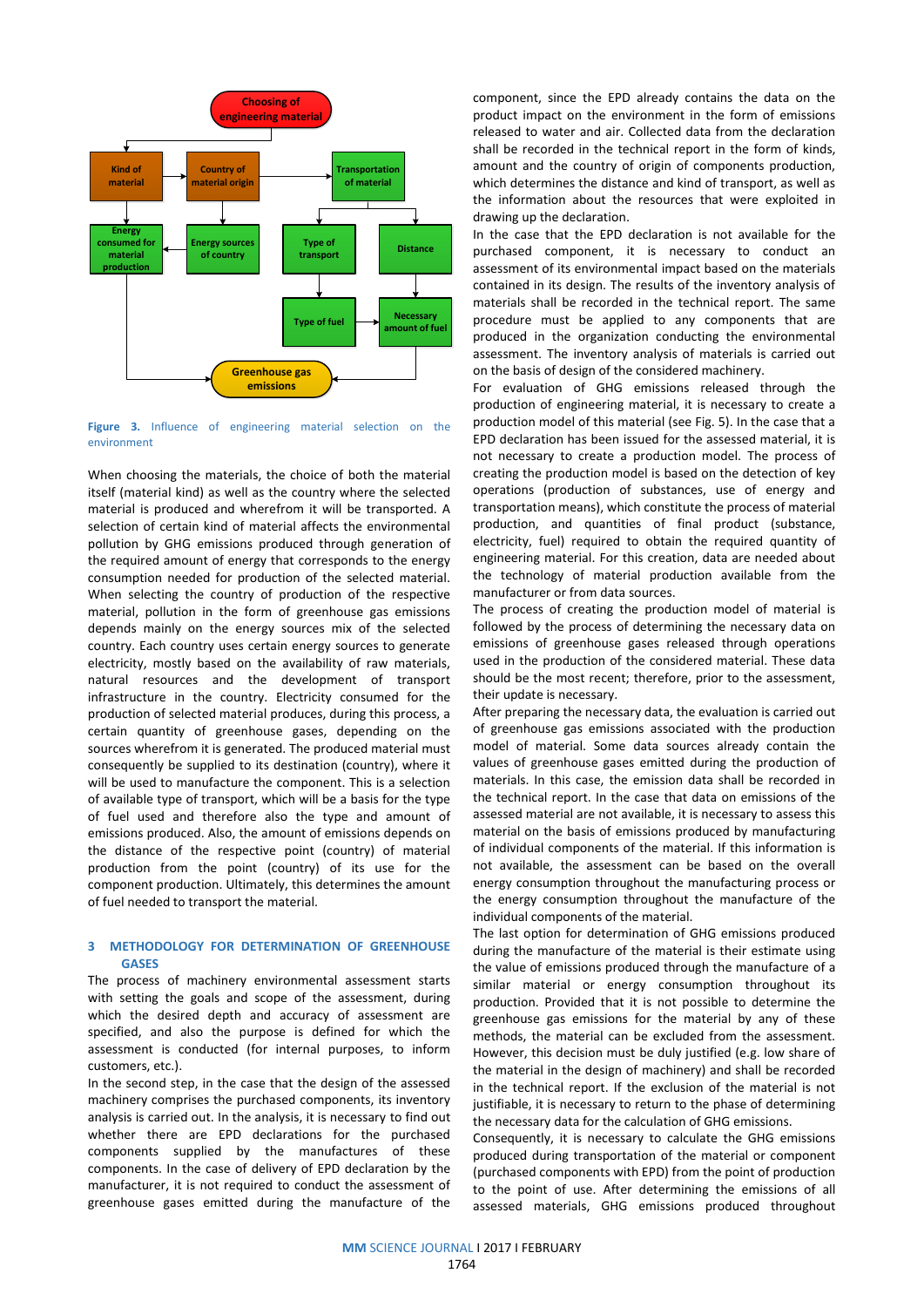manufacture and transportation are added up. If the evaluation of the machinery design proposal is performed with the aim to determine the optimal design, then it is necessary to compare individual design proposals of machinery on the basis of the previous technical reports.

A scheme of the above described methodology for estimating GHG emissions associated with the design proposal of machinery is shown in Fig. 4 below.



**Figure 4.** Methodology for assessment of GHG emissions released throughout production of engineering materials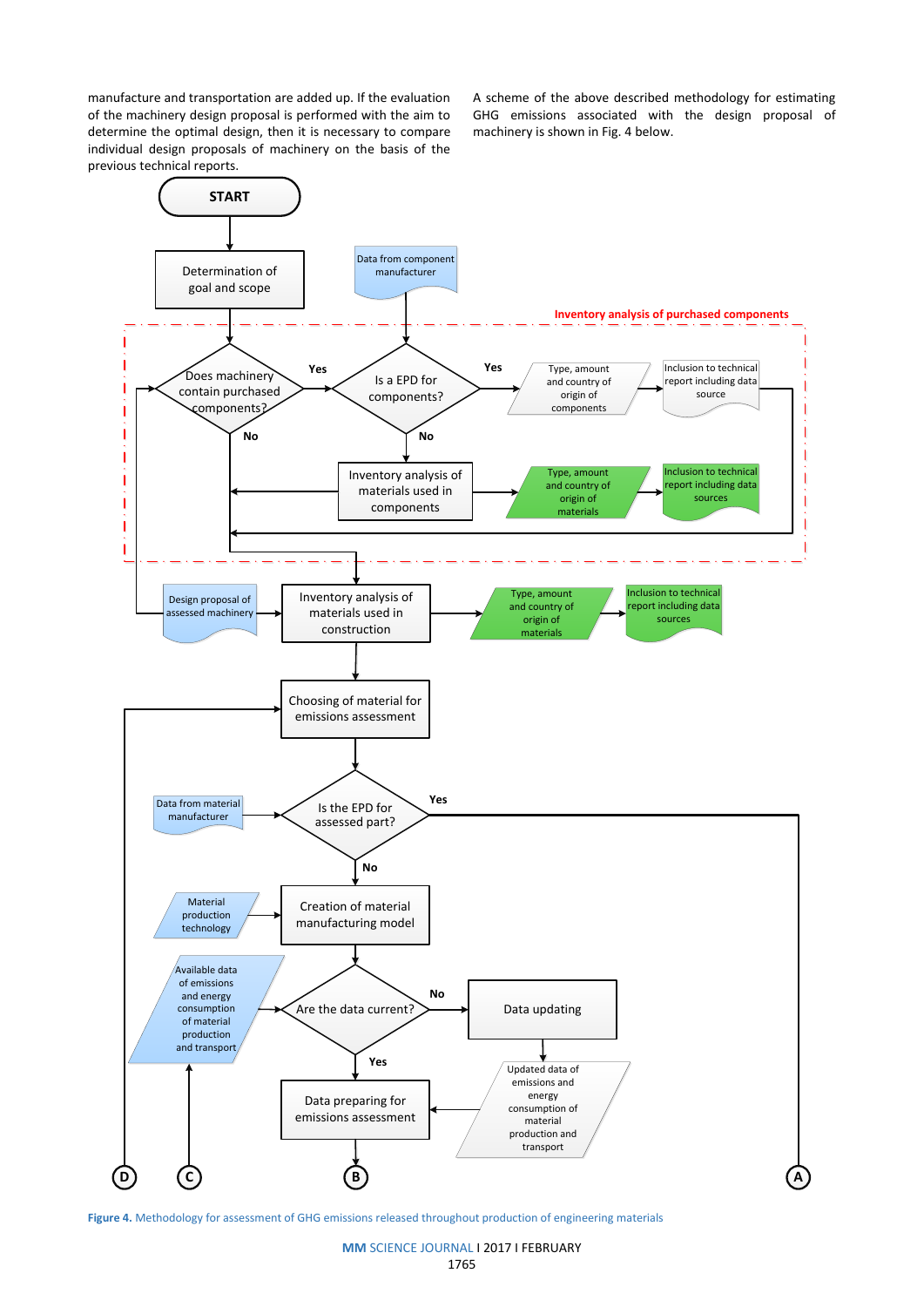

**Figure 4.** Methodology for assessment of GHG emissions released throughout production of engineering materials (to be continued)

# **MM** SCIENCE JOURNAL I 2017 I FEBRUARY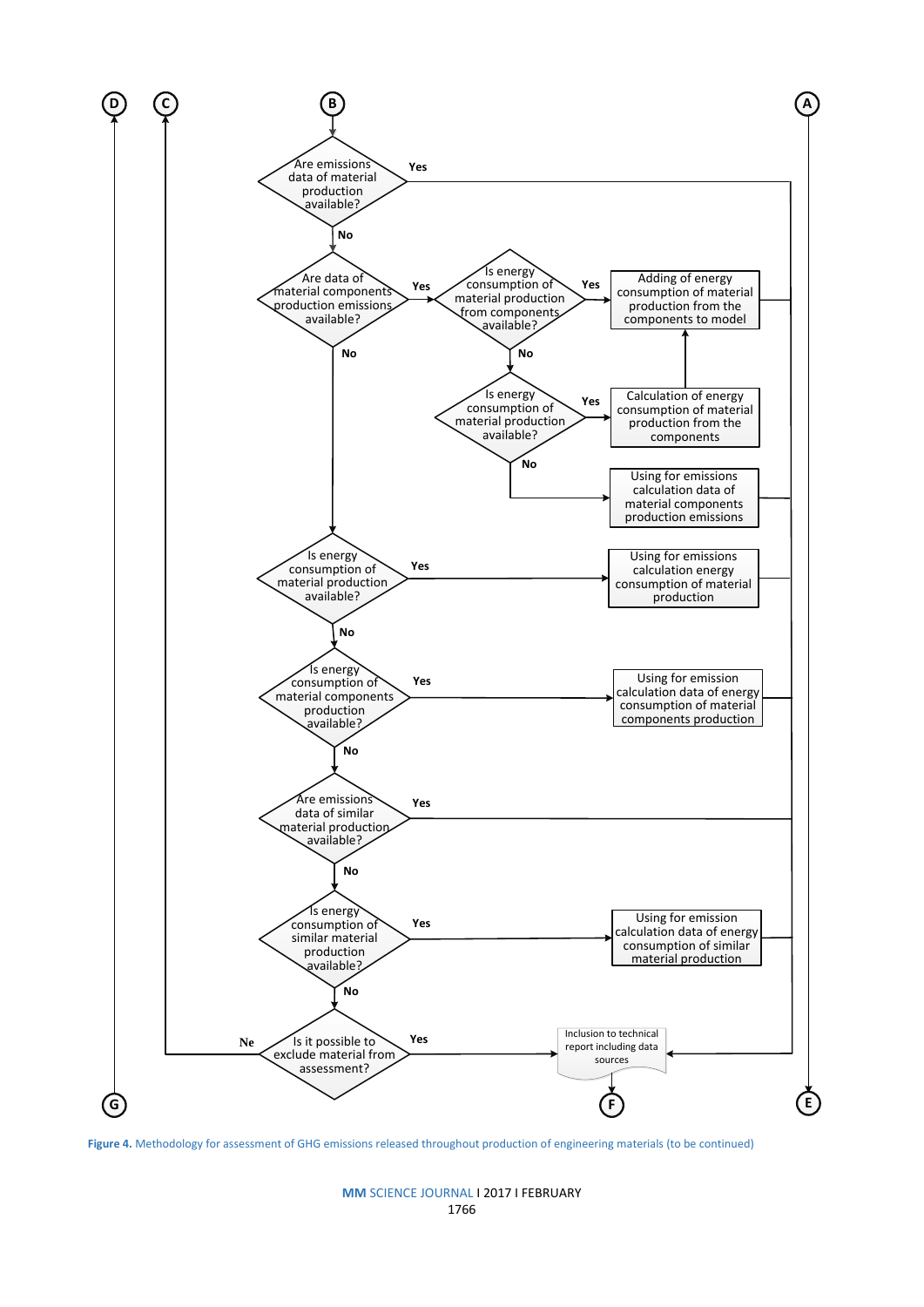

**Figure 4.** Methodology for assessment of GHG emissions released throughout production of engineering materials (to be continued)

#### **4 CONCLUSIONS**

The present article deals with a system analysis of the impact of the design process of the machinery on the environment. As a parameter that seems to be the most environmentally detrimental were identified materials used in the design of machinery. Based on the above conclusions, a methodology was drawn for estimation of GHG emissions related to the materials used in the design of the machinery.

The drawn methodology can be used by machinery manufacturers for evaluation of individual design proposals of the machinery and the selection of its optimal variant. Manufacturers have the opportunity to already meet the optional requirements arising from the self-regulation of the market and customers' behaviour, and to gradually prepare themselves for compliance with the environmental requirements, which will undoubtedly be obligatory in the near future.

#### **ACKNOWLEDGMENTS**

Presented results were reached within the framework of project NETME CENTRE PLUS (LO1202) with the financial support from the Ministry of Education, Youth and Sports of the Czech Republic under the "National Sustainability Programme I".

#### **REFERENCES**

**[Auguste et al. 2013]** Auguste, J., M. Holub, R. Knoflicek, T. Novotny and Vyroubal, J. Monitoring of energy flows in the production machines. Proceedings of the Mechatronics 2013: Recent Technological and Scientific Advances, Brno, 25 September, 2013. Springer International Publishing, pp 1-7, ISBN 978-3-319-02293-2

**[Blecha 1999]** Blecha, P. Using of modern management and quality assurance methods during the designing of machining centers (in Czech). Brno: Brno University of Technology, 1999

**[EC 2014]** European Commission. 2030 climate and energy goals for a competitive, secure and low-carbon EU economy. Brussel, 2014

**[EC 2015]** European Commission, Directorate-General for Climate Action. Report from the Commission to the European Parliament and the Council: Climate action progress report, including a report on the functioning of the carbon market, the report on the review of Directive 2009/31 / EC on the geological storage of carbon dioxide and the biennial EU report under the Framework Convention of the United Nations on the change climate. COM(2015) 576 final. Brussels, 2015

**[EEC 1988]** European Economic Community. Vienna Convention for the Protection of the Ozone Layer. L 297/10. 1988

**[EU 2016]** European Union. Paris Agreement. L 282/4. 2016.

**[Huzlik et al. 2014]** Huzlik, R., Blecha, P., Vasicek, A., Houska, P., Holub, M. Device for measuring of active power and energy at machine tools. Mechatronics 2013: Recent Technological and Scientific Advances, October 2013, pp. 503-509. ISBN 978- 331902293-2

**[Iskandirova et al. 2014]** Iskandirova, M., Blecha, P., Holub, M. and Dudarev, I. Assessing the impact of mechatronic systems on the environment. Proceedings of the 16th International Conference on Mechatronics, Brno, 3-5 December, 2014. IEEE, pp 706-710, ISBN 978-80-214-4817-9

**[Iskandirova et al. 2013]** Iskandirova, M., Blecha, P., Holub, M., Bradac, F. Eco-design of mechatronic systems. Mechatronics 2013: Recent Technological and Scientific Advances, October 2013, pp. 65-72. ISBN 978-331902293-2

**[UN 2002]** United Nations. Kyoto Protocol to the United Nations Framework Convention on Climate Change - Declaration. L 130/4. 2002